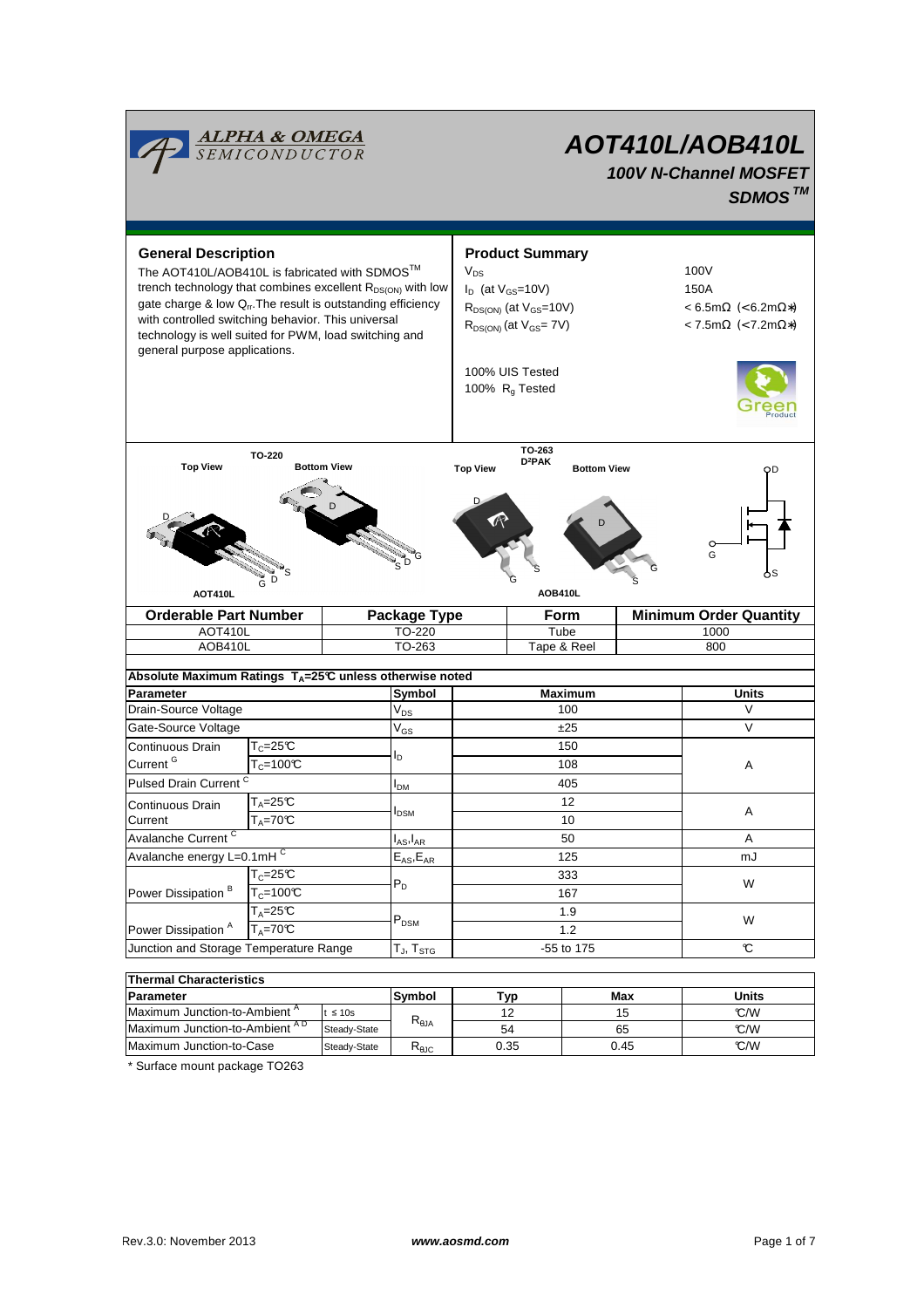

#### **Electrical Characteristics (TJ=25°C unless otherwise noted)**

| <b>Symbol</b>              | Parameter<br><b>Conditions</b>                                              |                                                              | Min            | <b>Typ</b> | <b>Max</b>   | <b>Units</b> |  |  |  |  |  |
|----------------------------|-----------------------------------------------------------------------------|--------------------------------------------------------------|----------------|------------|--------------|--------------|--|--|--|--|--|
| <b>STATIC PARAMETERS</b>   |                                                                             |                                                              |                |            |              |              |  |  |  |  |  |
| <b>BV<sub>DSS</sub></b>    | Drain-Source Breakdown Voltage                                              | $I_D = 250 \mu A$ , $V_{GS} = 0V$                            | 100            |            |              | V            |  |  |  |  |  |
| $I_{DSS}$                  | Zero Gate Voltage Drain Current                                             | $V_{DS}$ =100V, $V_{GS}$ =0V                                 |                |            | 10           |              |  |  |  |  |  |
|                            |                                                                             | $T_{J} = 55C$                                                |                |            | 50           | μA           |  |  |  |  |  |
| $I_{GSS}$                  | Gate-Body leakage current                                                   | $V_{DS} = 0V$ , $V_{GS} = \pm 25V$                           |                |            | ±100         | nA           |  |  |  |  |  |
| $V_{GS(th)}$               | V <sub>DS</sub> =5V I <sub>D</sub> =250µA<br>Gate Threshold Voltage         |                                                              | $\overline{2}$ | 3          | 4            | V            |  |  |  |  |  |
| $I_{D(ON)}$                | On state drain current                                                      | $V_{GS}$ =10V, $V_{DS}$ =5V                                  |                | 405        |              | A            |  |  |  |  |  |
| $R_{DS(ON)}$               | Static Drain-Source On-Resistance                                           | $V_{GS}$ =10V, $I_D$ =20A                                    |                | 5.1        | 6.5          | $m\Omega$    |  |  |  |  |  |
|                            |                                                                             | $T_{\rm J}$ =125 $\rm C$<br>T0220                            |                | 8.8        | 11           |              |  |  |  |  |  |
|                            |                                                                             | $V_{GS}$ =7V, $I_D$ =20A                                     |                |            |              |              |  |  |  |  |  |
|                            |                                                                             | T0220                                                        |                | 5.8        | 7.5          | $m\Omega$    |  |  |  |  |  |
|                            |                                                                             | V <sub>GS</sub> =10V, I <sub>D</sub> =20A                    |                |            |              | $m\Omega$    |  |  |  |  |  |
|                            |                                                                             | TO263                                                        |                | 4.8        | 6.2          |              |  |  |  |  |  |
|                            |                                                                             | V <sub>GS</sub> =7V, I <sub>D</sub> =20A                     |                |            |              |              |  |  |  |  |  |
|                            |                                                                             | TO263                                                        |                | 5.5        | 7.2          | $m\Omega$    |  |  |  |  |  |
| $g_{FS}$                   | <b>Forward Transconductance</b><br>V <sub>DS</sub> =5V, I <sub>D</sub> =20A |                                                              |                | 70         |              | S            |  |  |  |  |  |
| $\rm V_{\rm SD}$           | Diode Forward Voltage                                                       | $IS=1A, VGS=0V$                                              |                | 0.63       | 1            | V            |  |  |  |  |  |
| $\mathsf{I}_\mathsf{S}$    | Maximum Body-Diode Continuous Current                                       |                                                              |                | 150        | A            |              |  |  |  |  |  |
|                            | <b>DYNAMIC PARAMETERS</b>                                                   |                                                              |                |            |              |              |  |  |  |  |  |
| $C_{\rm iss}$              | Input Capacitance                                                           |                                                              | 5290           | 6622       | 7950         | рF           |  |  |  |  |  |
| $C_{\rm oss}$              | <b>Output Capacitance</b>                                                   | $V_{GS}$ =0V, $V_{DS}$ =50V, f=1MHz                          | 415            | 594        | 770          | pF           |  |  |  |  |  |
| $C_{\rm rss}$              | Reverse Transfer Capacitance                                                |                                                              | 130            | 215        | 300          | pF           |  |  |  |  |  |
| R <sub>g</sub>             | Gate resistance                                                             | $V_{GS}$ =0V, $V_{DS}$ =0V, f=1MHz                           |                | 0.64       | $\mathbf{1}$ | Ω            |  |  |  |  |  |
|                            | <b>SWITCHING PARAMETERS</b>                                                 |                                                              |                |            |              |              |  |  |  |  |  |
| $Q_g(10V)$                 | <b>Total Gate Charge</b>                                                    |                                                              | 85             | 107        | 129          | nС           |  |  |  |  |  |
| $Q_{gs}$                   | Gate Source Charge                                                          | $V_{GS}$ =10V, $V_{DS}$ =50V, $I_{D}$ =20A                   | 23             | 28.5       | 34           | nС           |  |  |  |  |  |
| $\mathsf{Q}_{\mathsf{gd}}$ | Gate Drain Charge                                                           |                                                              | 24             | 40         | 56           | nС           |  |  |  |  |  |
| $t_{D(0n)}$                | Turn-On DelayTime                                                           |                                                              |                | 28         |              | ns           |  |  |  |  |  |
| $t_r$                      | Turn-On Rise Time                                                           | $V_{GS}$ =10V, $V_{DS}$ =50V, R <sub>L</sub> =2.5 $\Omega$ , |                | 22         |              | ns           |  |  |  |  |  |
| $t_{D(off)}$               | <b>Turn-Off DelayTime</b>                                                   | $R_{\text{GEN}} = 3\Omega$                                   |                | 43.5       |              | ns           |  |  |  |  |  |
| $t_f$                      | <b>Turn-Off Fall Time</b>                                                   |                                                              |                | 14.5       |              | ns           |  |  |  |  |  |
| $t_{rr}$                   | Body Diode Reverse Recovery Time                                            | l <sub>F</sub> =20A, dl/dt=500A/μs                           |                | 27         | 35           | ns           |  |  |  |  |  |
| $\mathsf{Q}_\mathsf{rr}$   | Body Diode Reverse Recovery Charge                                          | $IF=20A$ , dl/dt=500A/ $\mu$ s                               | 124            | 177        | 230          | nС           |  |  |  |  |  |

A. The value of R<sub>θJA</sub> is measured with the device mounted on 1in<sup>2</sup> FR-4 board with 2oz. Copper, in a still air environment with T<sub>A</sub> =25°C. The Power dissipation P<sub>DSM</sub> is based on R <sub>θJA</sub> and the maximum allowed junction temperature of 150°C. The value in any given application depends on the user's specific board design, and the maximum temperature of 175°C may be used if the PCB allows it.

B. The power dissipation P<sub>D</sub> is based on T<sub>J(MAX)</sub>=175°C, using junction-to-case thermal resistance, and is more useful in setting the upper dissipation limit for cases where additional heatsinking is used.

C. Repetitive rating, pulse width limited by junction temperature  $T_{J(MAX)}$ =175°C. Ratings are based on low frequency and duty cycles to keep initial  $T_1 = 25^\circ$  C.

D. The  $R_{AIA}$  is the sum of the thermal impedence from junction to case  $R_{AIC}$  and case to ambient.

E. The static characteristics in Figures 1 to 6 are obtained using <300µs pulses, duty cycle 0.5% max.

F. These curves are based on the junction-to-case thermal impedence which is measured with the device mounted to a large heatsink, assuming a maximum junction temperature of  $T_{J(MAX)}$ =175° C. The SOA curve provides a single pulse rating.

G. The maximum current limited by package.

H. These tests are performed with the device mounted on 1 in<sup>2</sup> FR-4 board with 2oz. Copper, in a still air environment with T<sub>A</sub>=25°C.

THIS PRODUCT HAS BEEN DESIGNED AND QUALIFIED FOR THE CONSUMER MARKET. APPLICATIONS OR USES AS CRITICAL COMPONENTS IN LIFE SUPPORT DEVICES OR SYSTEMS ARE NOT AUTHORIZED. AOS DOES NOT ASSUME ANY LIABILITY ARISING OUT OF SUCH APPLICATIONS OR USES OF ITS PRODUCTS. AOS RESERVES THE RIGHT TO IMPROVE PRODUCT DESIGN, FUNCTIONS AND RELIABILITY WITHOUT NOTICE.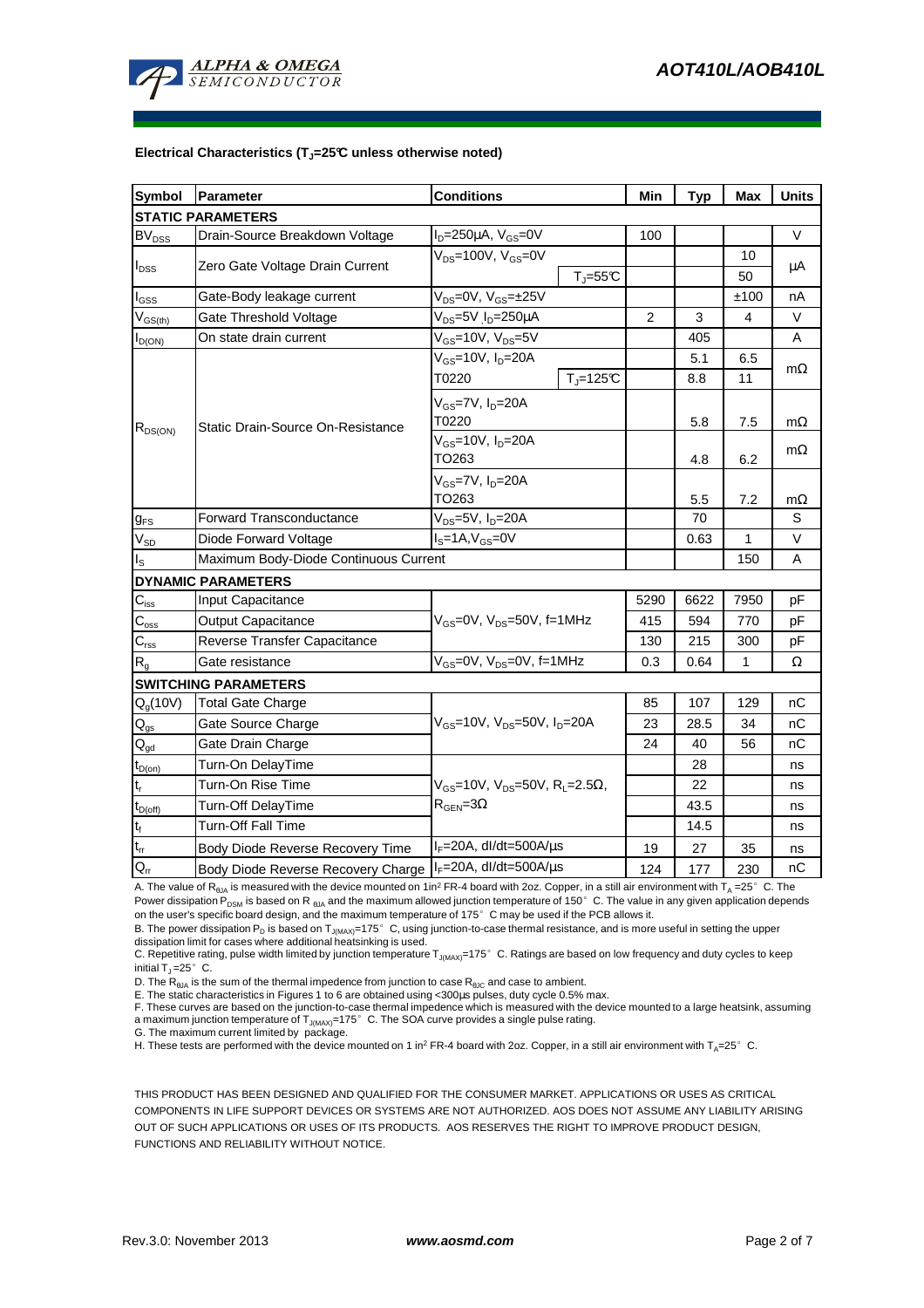

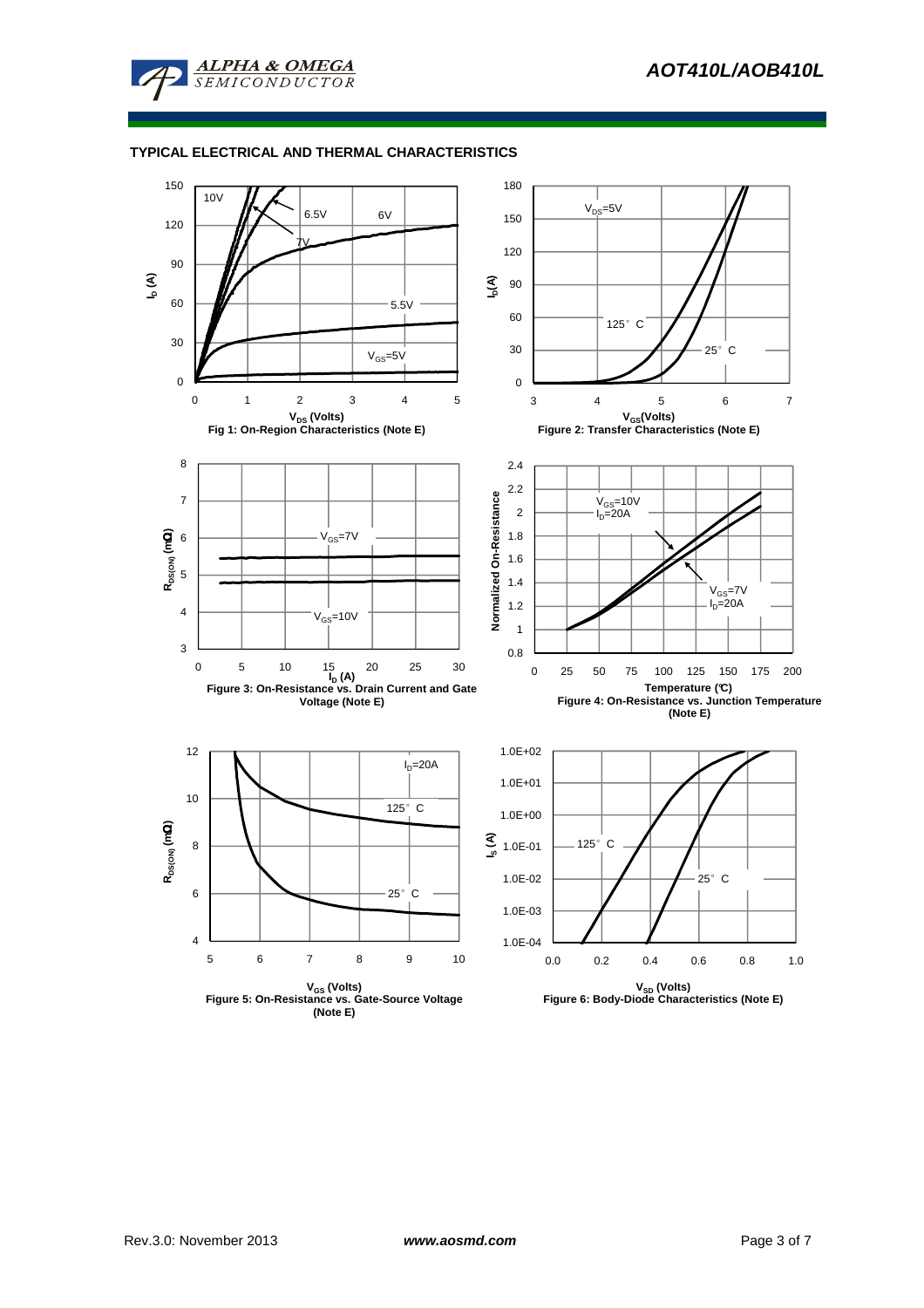



**Figure 11: Normalized Maximum Transient Thermal Impedance (Note F)**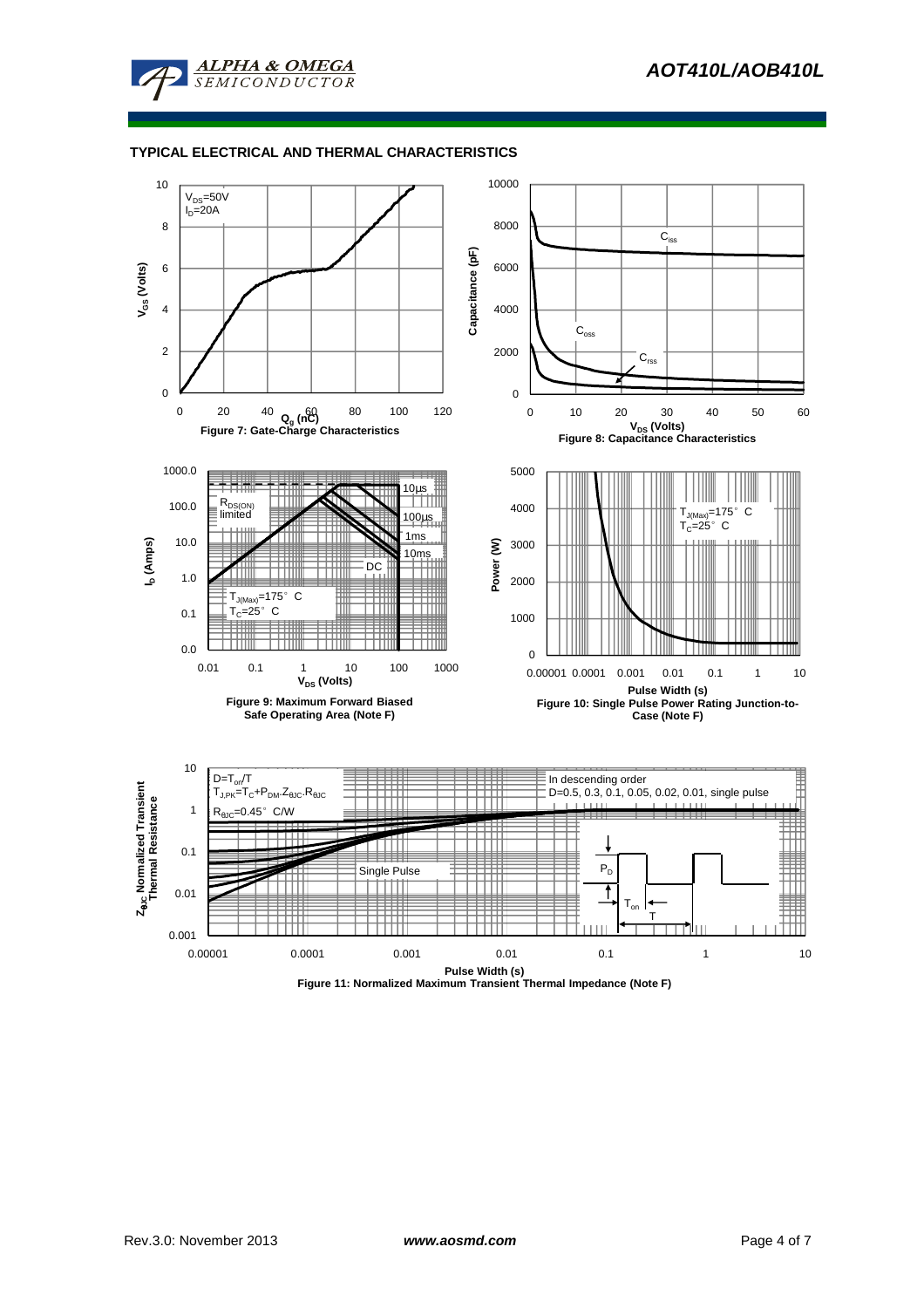



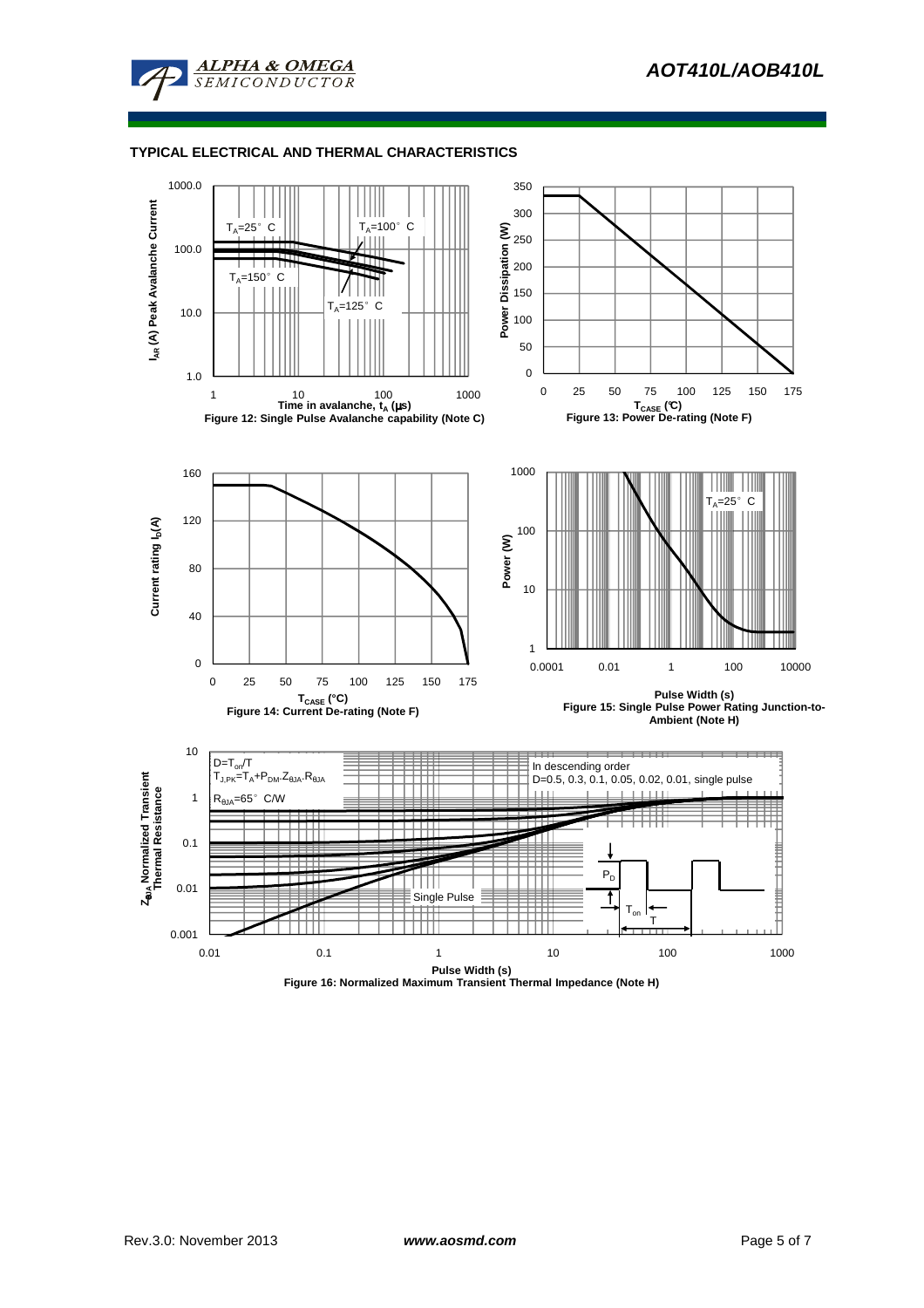